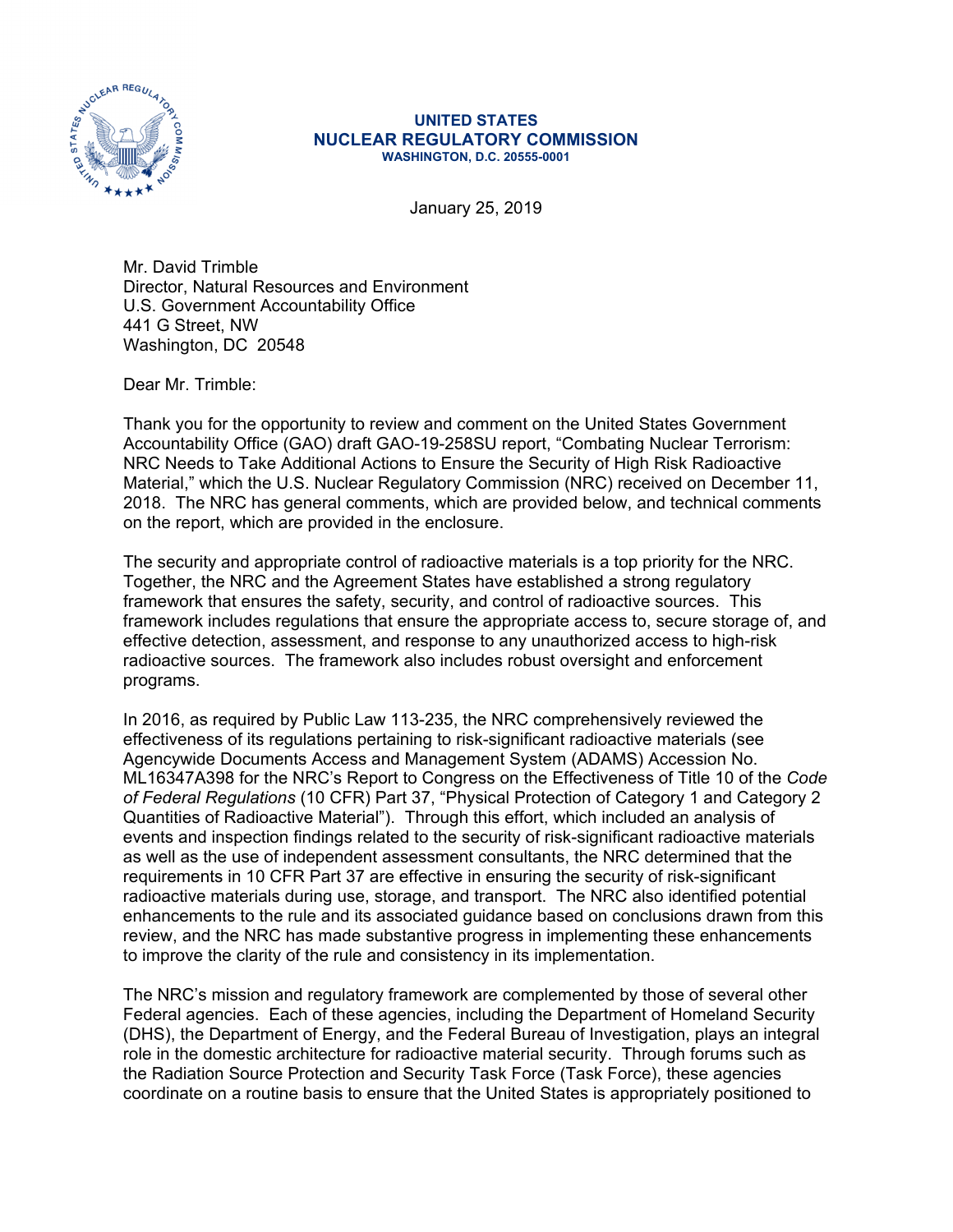protect the country from potential terrorist threats, such as the use of radioactive material in a radiological dispersal device (RDD) or a radiation exposure device (RED). In October 2018, the Task Force submitted a report to the President and Congress (ADAMS Accession No. ML18276A155) in which the 14 Task Force member agencies concluded that there are no significant gaps in the area of radioactive source protection and security that are not already being addressed by ongoing efforts of the appropriate agencies.

In the subject draft report (GAO-19-258SU), the GAO staff present conclusions regarding the potential *consequences* of a RDD event without addressing the risk of such an event and use two primary reference sources to substantiate recommendations for further regulatory action. These sources include: (1) two studies that were prepared by Sandia National Laboratories (SNL) that seek to quantify the potential unmitigated socioeconomic effects of an RDD event; and (2) views expressed by members of a panel convened with the assistance of the National Academies of Sciences (NAS). In the draft report, the GAO staff concluded, based on these reference sources that the NRC's controls for protecting radioactive material from use in an RDD need to be strengthened because they were developed using the prevention of prompt fatalities and deterministic health effects as their consequence basis, rather than socioeconomic consequences. The GAO staff further concluded that the NRC should require additional security measures, in addition to the current regulations, for smaller quantities of radioactive material and circumstances in which multiple small quantities of radioactive material are collocated.

As explained below and in the enclosure, on the basis of its review, the NRC concluded that GAO's draft report and recommendations lack important context in that they focus on the potential consequences of an RDD without accounting for certain aspects of risk (i.e., threat and vulnerability), which include consideration of the probability of an event, the credible adversary capabilities, the protection afforded by the existing regulatory framework, and the sophisticated national infrastructure that is maintained under the leadership of DHS. In order to make risk-informed determinations regarding the appropriate level of safety and security controls to protect radioactive materials, it is necessary to consider all aspects of risk, and to assess the impact of any additional security measures on the beneficial use of radioactive materials.

Based on its thorough review of GAO's draft report and the Statement of Facts that preceded it, the NRC has also concluded that the GAO's primary references – namely, the two studies conducted by SNL and the views expressed during the NAS-facilitated panel – do not provide sufficient basis for the GAO's recommended regulatory and policy changes. The GAO uses malicious event scenarios from the studies, which are possible but not probable, to form the basis for the need for additional security requirements. In order to represent more realistic scenarios and outcomes, the studies should have: (1) been developed in coordination and cooperation with appropriate United States government agencies/departments; (2) used assumptions that, among other things, credit existing protective and mitigation capabilities; and (3) been subjected to a formal review and endorsement process.

The NRC also concluded that the GAO's characterization of the panel discussion did not reflect the views of all 18 panel members, and as such, the GAO's reliance on selected aspects of the panel discussion to form the primary basis for its recommendations resulted in conclusions that are not fully supported. In the NRC's view, a more balanced representation of the discussion would have: (1) included a summary of all views that were expressed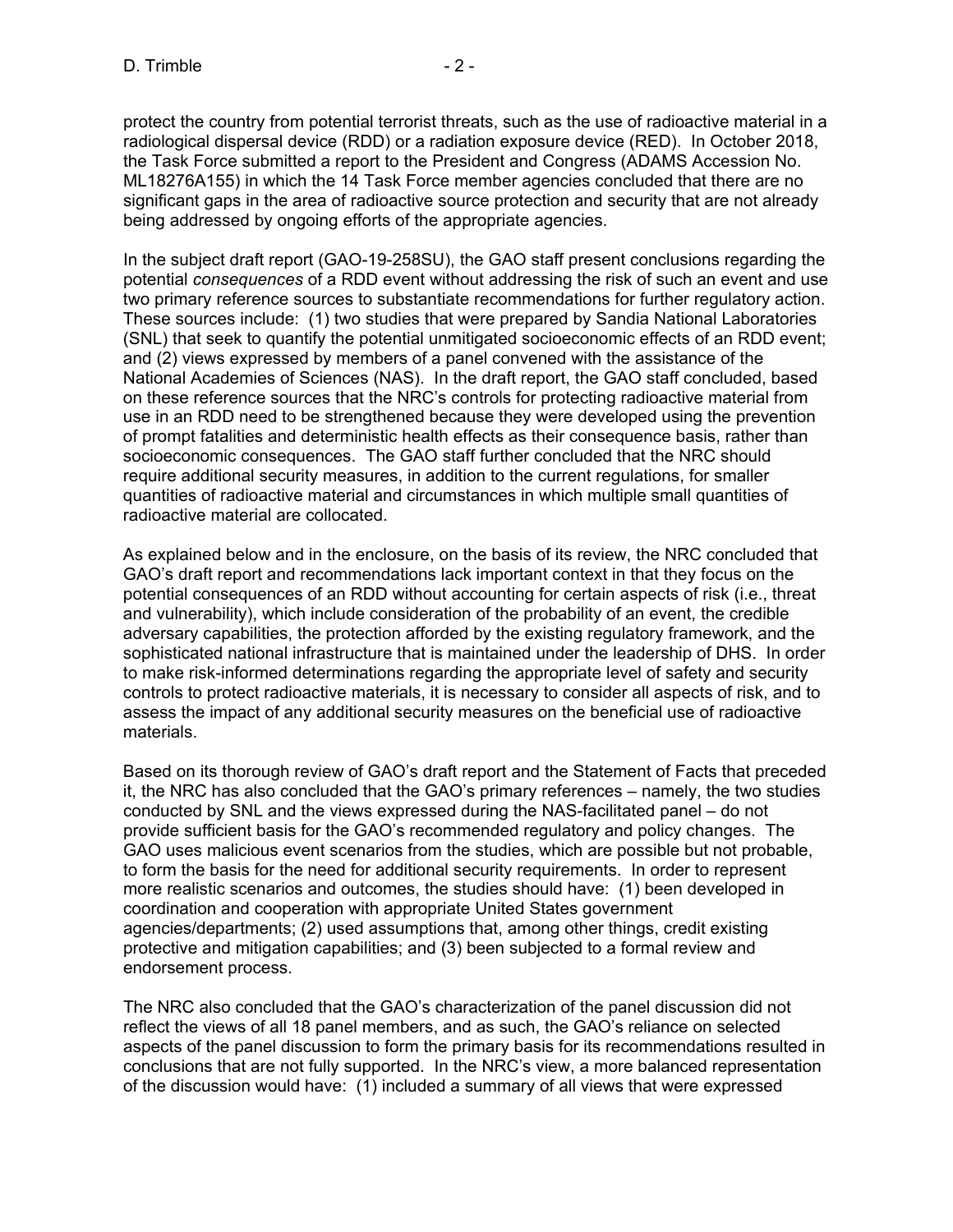during the panel, including those that were contrary to GAO's conclusions; (2) not relied on the statements of one or two panel members to draw overarching conclusions; and (3) acknowledged that some panel members lacked expertise about the existing regulatory infrastructure and did not have sufficient information to make informed assessments about NRC regulations.

In its draft report, the GAO made three recommendations for action by the NRC. The NRC's comments with respect to the recommendations follow:

• GAO Recommendation: Direct the NRC staff to consider socioeconomic consequences and fatalities from evacuations in its criteria for determining what security measures should be required for radioactive materials that could be used in an RDD.

NRC Response: The NRC disagrees with this recommendation and maintains that the NRC's current regulatory requirements provide for the safe and secure use of radioactive materials. As noted above, the GAO's recommendation focuses only on the potential consequences of an RDD without consideration of the other aspects of risk, including threat, vulnerability, and consequence information, which account for the credibility of a given event, the existence of current regulations for the protection of sources, and the domestic detection and mitigation framework. Because the NRC views the likelihood of such a significant dispersal to be very low, the agency does not agree that the scenario in the SNL study provides a basis for regulatory action in and of itself.

The NRC notes that its requirements in 10 CFR Part 37 are in place to prevent theft or diversion of risk-significant quantities of radioactive materials and their subsequent malicious use, whether in an RED or an RDD. The public health and safety impacts of an RED are often more severe than those of an RDD; as such, the thresholds that require protection under the NRC's regulations with respect to an RED, bound the potential health and safety effects of an RDD.

The NRC's current regulations align with the recommendations and findings of the Task Force and have not required changes based on either the NRC or the Task Force's considerations of economic consequences. The protection and mitigation strategies based on the list and quantities of Category 1 and 2 sources, is adequately protective from the consequences associated with RDDs and REDs. The GAO does not account for the work of the Task Force, which was established by the Energy Policy Act of 2005 to evaluate the security of radioactive sources from potential terrorist acts, and routinely evaluates the types and quantities of radioactive materials that should be subject to enhanced security controls. In its efforts, the Task Force has considered economic consequences, such as those stemming from land contamination as the result of an RDD, and has used these consequences to determine Task Force-endorsed definitions for a significant RDD and a significant RED. The Task Force member agencies, including the NRC, subsequently used these definitions to reevaluate their protection and mitigation strategies to ensure that a cohesive, consistent approach is applied to protect against the malicious use of radioactive materials in the United States. As a result of its 2013 reevaluation of its protection strategies using the Task Force-endorsed definitions of significant RDD and RED, the NRC concluded that the Category 2 threshold is conservative. Given the membership of the Task Force and its statutory mandate, the NRC believes that GAO should consider the roles of the Task Force and its respective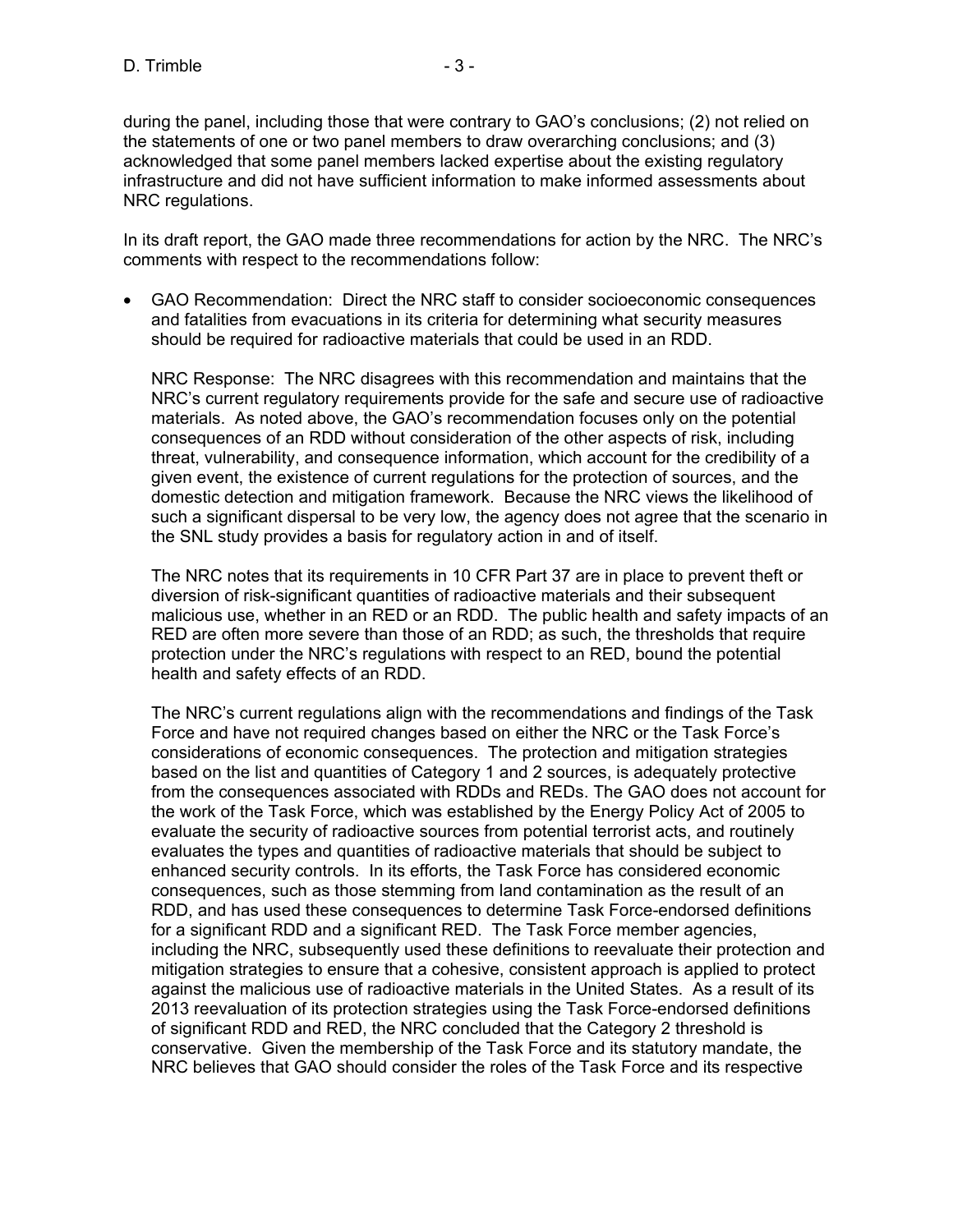$D.$  Trimble  $-4 -$ 

member agencies, as well as the conclusions of this interagency body, as part of its evaluation.

In addition, the GAO, by adopting the conclusions made in the two Sandia studies, considers postulated fatalities that could occur during evacuations in response to the use of an RDD as part of its basis for recommending increased security measures for radioactive materials. However, the U.S. Department of Health and Human Services, Centers for Disease Control and Prevention recommends sheltering in place during radiological emergencies. Evacuations and relocations are not the prevailing response to such emergencies. Therefore, evacuations, and any postulated fatalities resulting from those evacuations, are not likely to occur in the event of an RDD. Furthermore, the Sandia studies use the consequences of evacuation associated with events such as Fukushima to estimate fatalities due to evacuation as a result of an RDD. The circumstances surrounding the Fukushima events involved a nuclear power plant accident caused by a natural disaster. The natural disaster had severe impacts on infrastructure and the availability of public resources to assist with response efforts including evacuations. These natural disaster related impacts are not analogous to an RDD event.

• GAO Recommendation: Require additional security measures for high-risk quantities of certain Category 3 radioactive material, and assess whether other Category 3 materials should also be safeguarded with additional security measures.

NRC Response: The NRC has been considering this recommendation in connection with the agency response to GAO-16-330, "Nuclear Nonproliferation: NRC Has Enhanced the Controls of Dangerous Radioactive Materials, But Vulnerabilities Remain."

Following issuance of GAO-16-330, the NRC established two joint NRC/Agreement State working groups to evaluate and develop recommendations for enhancements to the current licensing processes for Category 3 radioactive sealed sources, and to examine license verification and transfer requirements for Category 3 licensees. The analysis and recommendations from these efforts are documented in SECY-17-0083, "Re-Evaluation of Category 3 Source Security and Accountability in Response to SRM-COMJMB-16- 0001," which is currently being considered by the Commission.

While the Commission is considering enhancements to the NRC's regulations as a result of the staff's re-evaluation, it is important to note that a significant gap related to the security of Category 3 sources has not been identified. The NRC and its Agreement State partners maintain a robust, risk-informed national framework for the security of radioactive material through existing requirements for the safety and control of radioactive materials. Specifically, the requirements in 10 CFR Parts 20, 30, 31, 32, 34, 35, 36, and 39 (as applicable) include specific provisions to ensure the safety and security of all radioactive materials, regardless of category. This framework is consistent with commitments that the United States has made to the International Atomic Energy Agency's *Code of Conduct on the Safety and Security of Radioactive Sources* and meets the full scope and objectives of the associated guidance. This framework is also reflective of the agency's consideration of risk, including threat, vulnerability, and consequences, in order to balance the need for the protection of radioactive materials with their availability for beneficial uses in the medical, academic, and industrial environments.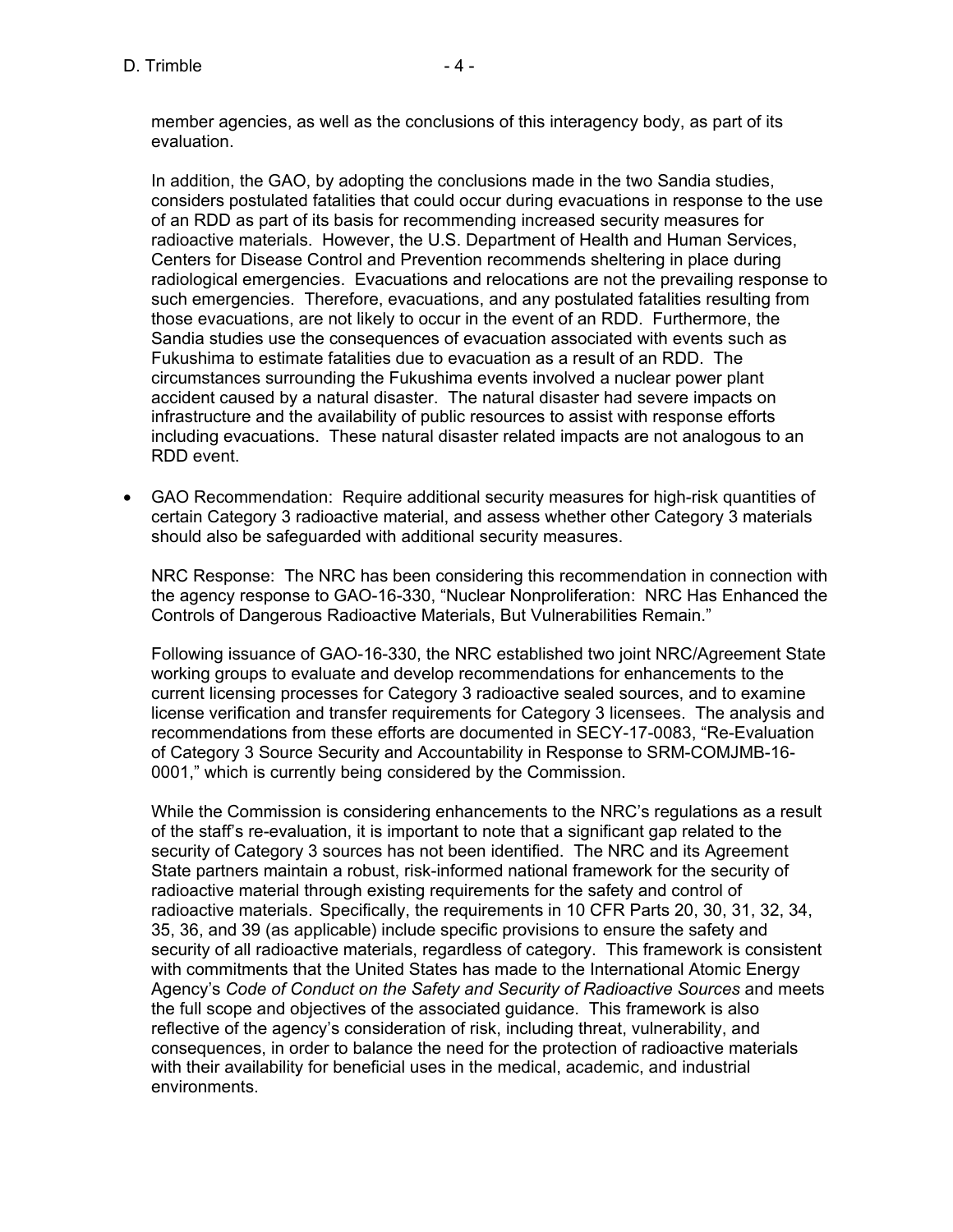- 
- GAO Recommendation: Require all licensees to implement additional security measures when they have multiple quantities of Category 3 Am-241 at a single facility that in total reach a Category 1 or 2 quantity of material.

NRC Response: The NRC has taken several actions addressing aggregation of sources and disagrees with this recommendation that additional action is warranted.

The NRC has already considered the issue of aggregation of radioactive sources and has taken or is in the process of taking actions to clarify relevant guidance and procedures. The NRC first introduced the concept of aggregation with the issuance of the Increased Controls orders beginning in the mid-2000s. At that time, the NRC put into place requirements that prohibit the use or storage of lower category discrete sources in proximity to each other such that they could be aggregated to a higher category by breach of a single physical barrier. Later, with experience in implementing these requirements related to aggregation, the NRC and Agreement States again considered the appropriate security posture for licensees who stored multiple lower category sources, and determined that maintaining barriers between sources to prevent aggregation provided reasonable assurance of adequate protection of these materials. Since then, the NRC re-evaluated its approach to aggregation in response to recommendations from GAO-14-293, "Nuclear Nonproliferation: Additional Actions Needed to Increase the Security of U.S. Industrial Radiological Sources,"1 which were considered during the above-mentioned NRC effectiveness Review of Part 37. From this review, the NRC identified actions to enhance controls for licensees who possess radioactive material in quantities that could be aggregated to meet or exceed the Category 2 threshold. These actions, which are either complete or in process, include revising: (1) licensing guidance to provide licensees with more information regarding how to comply with requirements related to aggregation; (2) inspection guidance to enable inspectors to better assess whether the licensee's practices with regard to aggregation of sources are in compliance with Part 37, and (3) licensing guidance to enable NRC and Agreement State staff to perform a more comprehensive assessment to determine whether license applicants will aggregate radioactive materials, as well as performing outreach to NRC and Agreement State license reviewers and inspectors to communicate changes to procedures and processes related to aggregation. Based on the results of the NRC's Effectiveness Review of Part 37, the GAO closed its recommendation in GAO 14- 293 with respect to the issue of aggregation.

In sum, the NRC, in coordination with its Agreement State partners, has developed a robust program of security measures for radioactive materials that is focused on providing protection commensurate with the risk associated with the material. The United States was the first country in the world to require such enhanced security requirements for radioactive materials, and both Federal and State regulators actively oversee licensee implementation of these requirements to ensure that such materials remain secure. As such, the security of risk-significant radioactive materials at domestic facilities has greatly improved since the terrorist attacks of September 11, 2001. In addition, as a world leader in the regulation of nuclear and radioactive materials, the NRC will continue its efforts to improve the security of radioactive sources, in coordination with Federal, State and international partners. In

 $\overline{a}$ 1 In GAO-14-293, GAO recommended that the NRC "Consider whether the definition of collocation should be revised for well logging facilities that routinely keep radiological sources in a single storage area but secured in separate storage containers."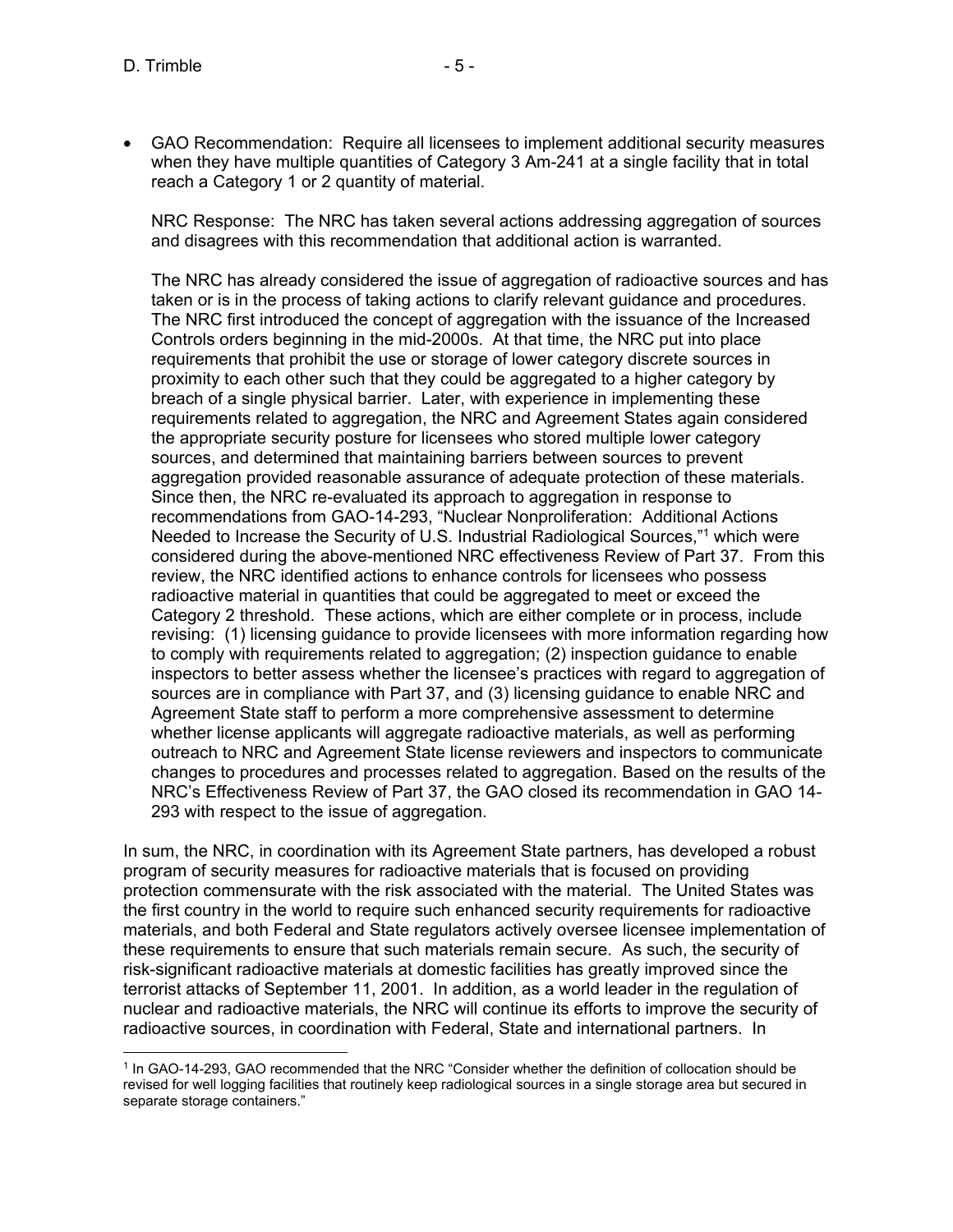partnership with appropriate elements of the United States government, the NRC will also continue to evaluate the current domestic threat environment, to ensure its security rules and regulations are risk-informed, appropriate, and effective.

The enclosed comments from the NRC are intended to provide a more comprehensive perspective related to the conclusions and recommendations contained in the draft GAO report. Should you have any questions concerning these comments, please contact Sara Mroz at (301) 415-2900.

Sincerely,

*/RA/* 

Margaret M. Doane Executive Director for Operations

Enclosure: NRC comments on draft report GAO-19-258SU

cc: Mr. Edwin Woodward